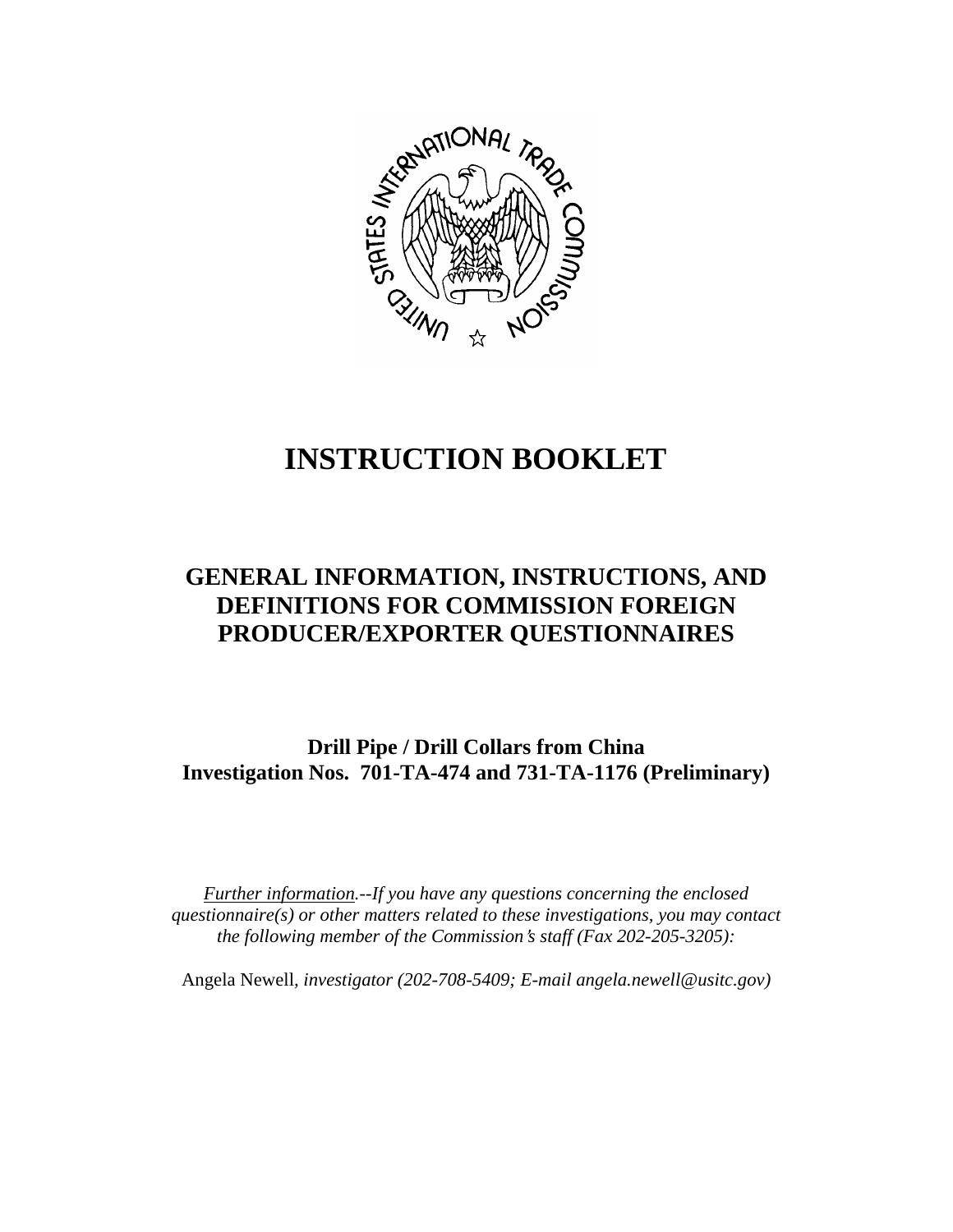## **GENERAL INFORMATION**

*Background*.-- These investigations were instituted in response to a petition filed effective December 31, 2009 by VAM Drilling USA Inc., Houston, TX; Rotary Drilling Tools, Beasley, TX; Texas Steel Conversions, Inc., Houston, TX; TMK IPSCO, Downers Grove, IL; and the United Steel, Paper and Forestry, Rubber, Manufacturing, Energy, Allied Industrial and Service Workers International Union, AFL-CIO-CLC, Pittsburgh, PA. Countervailing and/or antidumping duties may be assessed on the subject imports as a result of these investigations if the Commission makes an affirmative determination of injury, threat, or material retardation, and if the U.S. Department of Commerce makes an affirmative determination of subsidization and/or dumping.

Questionnaires and other information pertinent to these investigations are available at **http://www.usitc.gov/trade\_remedy/731\_ad\_701\_cvd/investigations/2010/drill\_pipe\_from\_c hina/prelimphase.htm**. Address all correspondence to the United States International Trade Commission, Washington, DC 20436. Hearing-impaired individuals can obtain information regarding this investigation via the Commission's TDD terminal (202-205-1810).

*Due date of questionnaire(s)*.--Return the completed questionnaire(s) to the United States International Trade Commission by no later than January 14, 2010. Please make sure the completed questionnaire is sent to the attention of Angela Newell. **Return only one copy of the completed questionnaire(s), but please keep a copy for your records so that you can refer to it if the Commission staff contacts you with any questions during the course of the investigation.**

*Service of questionnaire response(s)*.--In the event that your firm is a party to these investigations, you are required to serve a copy of the questionnaire(s), once completed, on parties to the proceeding that are subject to administrative protective order (see 19 CFR  $\S 207.7$ ). A list of such parties is maintained by the Commission's Secretary and may be obtained by calling 202-205-1803. A certificate of service must accompany the copy of the completed questionnaire(s) you submit (see 19 CFR § 207.7).

*Confidentiality*.--The commercial and financial data furnished in response to the enclosed questionnaire(s) that reveal the individual operations of your firm will be treated as confidential by the Commission to the extent that such data are not otherwise available to the public and will not be disclosed except as may be required by law (see 19 U.S.C. § 1677f). Such confidential information will not be published in a manner that will reveal the individual operations of your firm; however, nonnumerical characterizations of numerical business proprietary information (such as discussion of trends) will be treated as confidential business information only at the request of the submitter for good cause shown.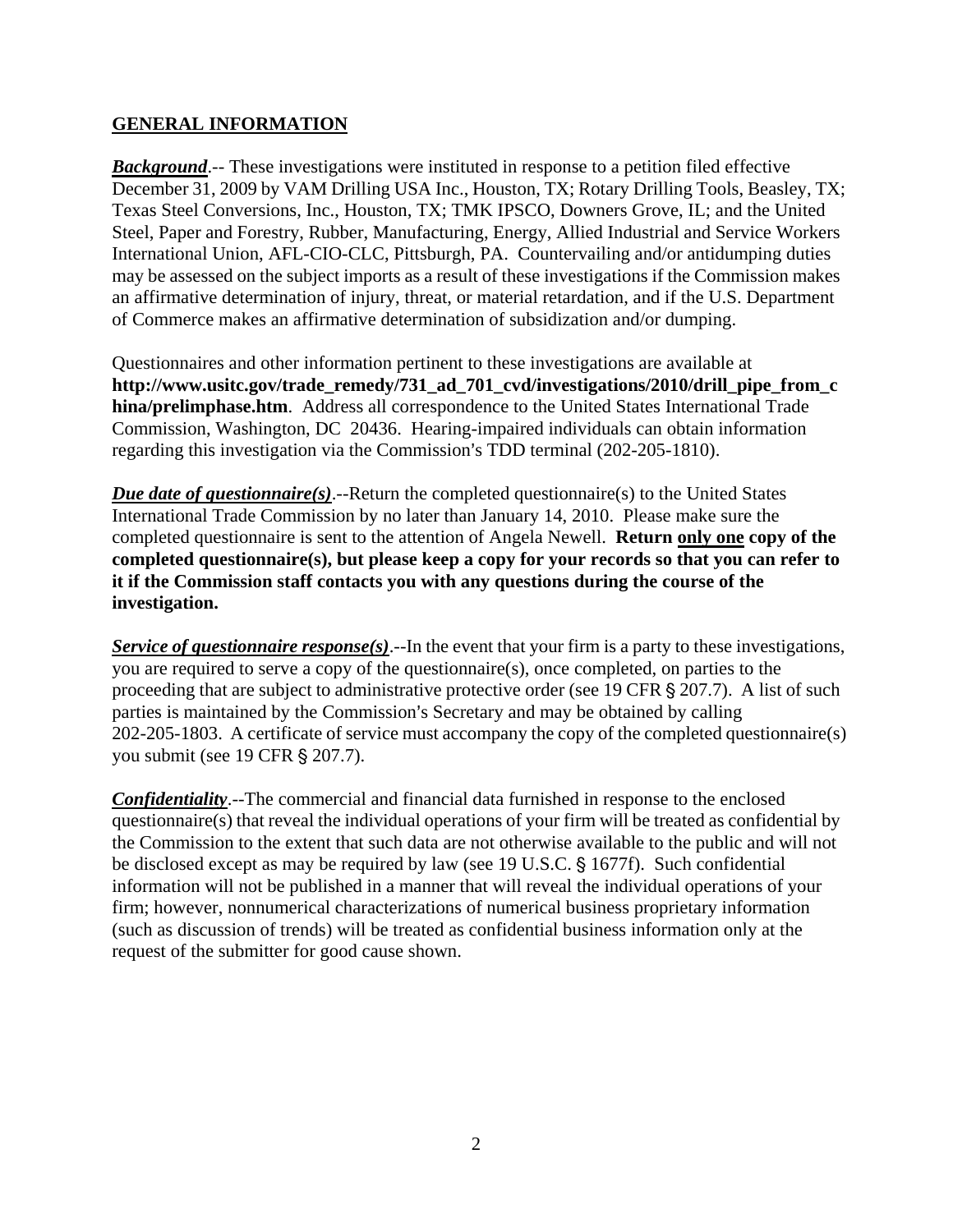# **GENERAL INFORMATION--***Continued*

*Verification***.--The information submitted in the enclosed questionnaire(s) is subject to audit and verification by the Commission. To facilitate possible verification of data, please keep all your workpapers and supporting documents used in the preparation of the questionnaire response(s).**

*Release of information*.--The information provided by your firm in response to the questionnaire(s), as well as any other business proprietary information submitted by your firm to the Commission in connection with these investigations, may become subject to, and released under, the administrative protective order provisions of the Tariff Act of 1930 (19 U.S.C. § 1677f) and section 207.7 of the Commission's Rules of Practice and Procedure (19 CFR  $\S 207.7$ ). This means that certain lawyers and other authorized individuals may temporarily be given access to the information for use in connection with this investigation or other import-injury investigations conducted by the Commission on the same or similar merchandise; those individuals would be subject to severe penalties if the information were divulged to unauthorized individuals.

# **INSTRUCTIONS**

*Answer all questions*.--Do not leave any question or section blank unless a questionnaire expressly directs you to skip over certain questions or sections. If the answer to any question is "none," write "none." If information is not readily available from your records in exactly the **form requested, furnish carefully prepared estimates--designated as such by the letter E<sup>"</sup>--and explain the basis of your estimates**. Answers to questions and any necessary comments or explanations should be supplied in the space provided or on separate sheets attached to the appropriate page of the questionnaire(s). If your firm is completing more than one questionnaire in connection with this investigation (i.e., a producer, importer, purchaser, and/or foreign producer questionnaire), you need not respond to duplicated questions in the questionnaires.

*Consolidate all establishments in China*.--Report the requested data for your establishment(s) located in China. **Firms operating more than one establishment should combine the data for all establishments into a single report.** 

*Filing instructions*.—Questionnaires may be filed either in paper form or electronically.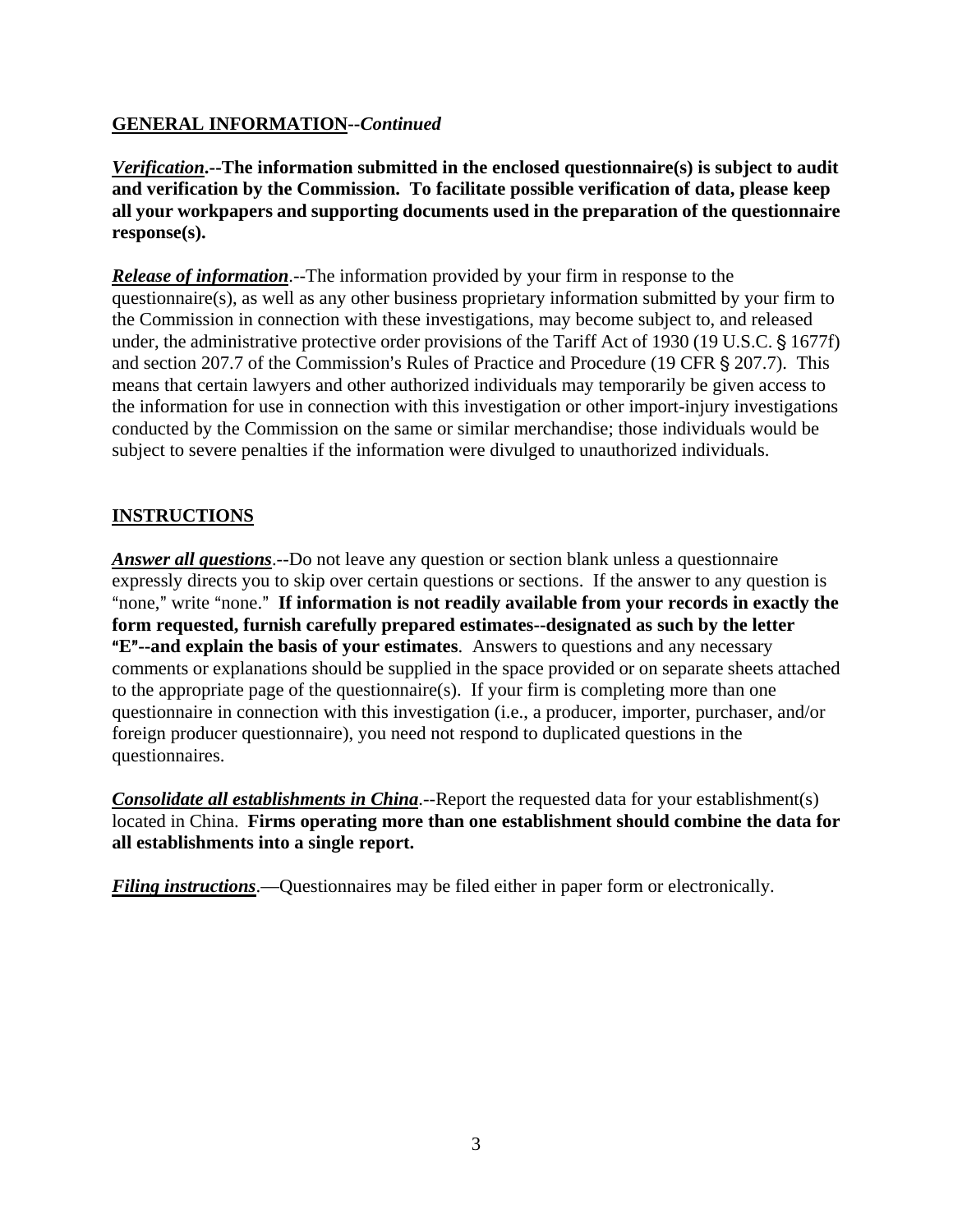#### **INSTRUCTIONS--***Continued*

#### **OPTIONS FOR FILING IN PAPER FORM**

**• Overnight mail service**.—Mail to the following address:

## **United States International Trade Commission Office of Investigations, Room 615 500 E Street, SW Washington, DC 20024**

**• Fax**.—Fax to 202.205.3205.

**• U.S. mail**.—Mail to the address above, but use zip code 20436. *This option is not recommended. U.S. mail sent to government offices undergoes additional processing to screen for hazardous materials; this additional processing results in substantial delays in delivery.* 

#### **OPTIONS FOR FILING ELECTRONICALLY**

This questionnaire is available as a "fillable" form in MS Word format on the Commission's website at

**http://www.usitc.gov/trade\_remedy/731\_ad\_701\_cvd/investigations/2010/drill \_pipe\_from\_china/prelimphase.htm**. *Please do not attempt to modify the format or permissions of the questionnaire document*. You may complete the questionnaire electronically, print it out, and submit it in paper form as described above, or you may submit it electronically through one of the following means:

**• Compact disc (CD)**.—Copy your questionnaire onto a CD, include a signed certification page (page 1) (either in paper form or scanned PDF copied onto CD), and mail to the address above. *It is strongly recommended that you use an overnight mail service. U.S. mail sent to government offices undergoes additional processing which not only results in substantial delays in delivery but may also damage CDs.* 

**• E-mail**.—E-mail your questionnaire to the investigator identified on page 1 of the Instruction Booklet; include a scanned PDF of the signed certification page (page 1). Type the following in the e-mail subject line: BPI Questionnaire, **INV. NO. 1176**. *Please note that submitting your questionnaire by e-mail may subject your firm's business proprietary information to transmission over an unsecure environment and to possible disclosure. If you choose this option, the Commission warns you that any risk involving possible disclosure of such information is assumed by the submitter and not by the Commission.* 

Note: If you are a party to these investigations, and service of the questionnaire is required, such service should be made in paper form.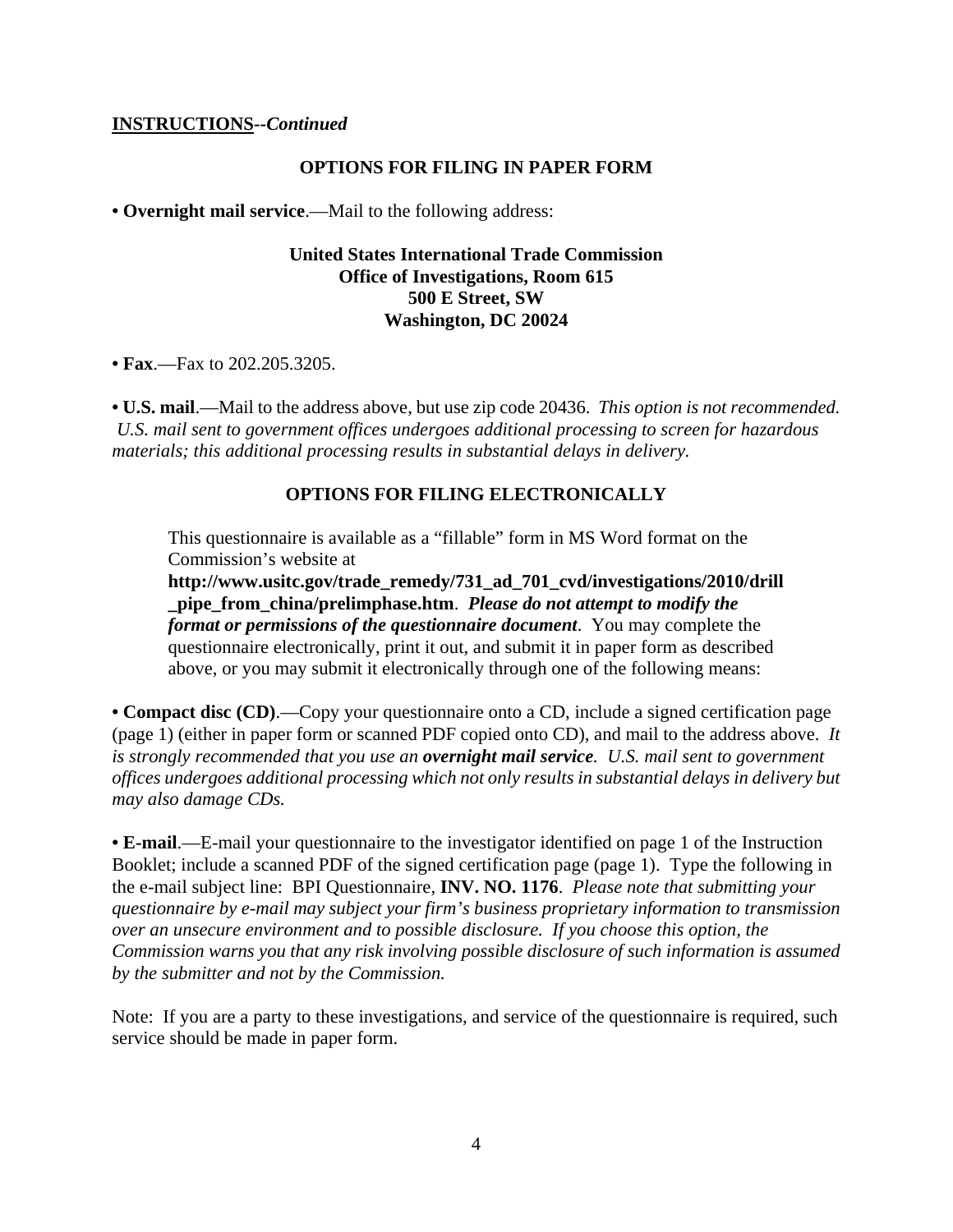# **DEFINITIONS**

*Product*.-- Drill pipe (including standard weight and heavy weight drill pipe) and drill collars, of iron (other than cast iron) or steel, whether or not conforming to American Petroleum Institute (API) or non-API specifications, whether finished (including with tool joints attached) or unfinished (including green tubes), and without regard to the specific chemistry of the steel (i.e., carbon, alloy, or stainless steel). The scope does not include tool joints not attached to drill pipe. The subject products are normally classified in the following HTS categories: 7304.22.0030, 7304.22.0045, 7304.22.0060, 7304.23.3000, 7304.23.6030, 7304.23.6045, 7304.23.6060 and also enters under 8431.43.80.40 and may enter under 8431.43.60. These HTS classifications became effective on February 3, 2007. Prior to February 2, 2007, these imports entered under 7304.21.3000, 7304.21.6030, 7304.21.6045, 7304.21.6060 and also entered under 8431.43.8040 and may have entered under 8431.43.8060.

*Drill Pipe:* A length of tube, usually steel, to which (when finished) special threaded connections called tool joints are attached.

*Standard Weight Drill Pipe:* conventional drill pipe, most commonly certified to API 5D.

*Heavy Weight Drill Pipe:* A type of drill pipe whose walls are thicker and collars are longer than conventional drill pipe.

*Drill Collars:* Thick-walled pipe to provide stiffness and concentration of weight at the bit.

*Firm*.--An individual proprietorship, partnership, joint venture, association, corporation (including any subsidiary corporation), business trust, cooperative, trustee in bankruptcy, or receiver under decree of any court.

*Related firm*.--A firm that your firm solely or jointly owned, managed, or otherwise controlled; a firm that solely or jointly owned, managed, or otherwise controlled your firm; and/or a firm that was solely or jointly owned, managed, or otherwise controlled by a firm that also solely or jointly owned, managed, or otherwise controlled your firm.

*Establishment*.--Each facility of a firm in China involved in the production of drill pipe and/or drill collars (as defined above), including auxiliary facilities operated in conjunction with (whether or not physically separate from) such facilities.

*United States*.--For purposes of these investigations, the 50 States, Puerto Rico, the U.S. Virgin Islands, and the District of Columbia.

*Importer.*--Any person or firm engaged, either directly or through a parent company or subsidiary, in importing drill pipe and/or drill collars (as defined above) into the United States from a foreign manufacturer or through its selling agent.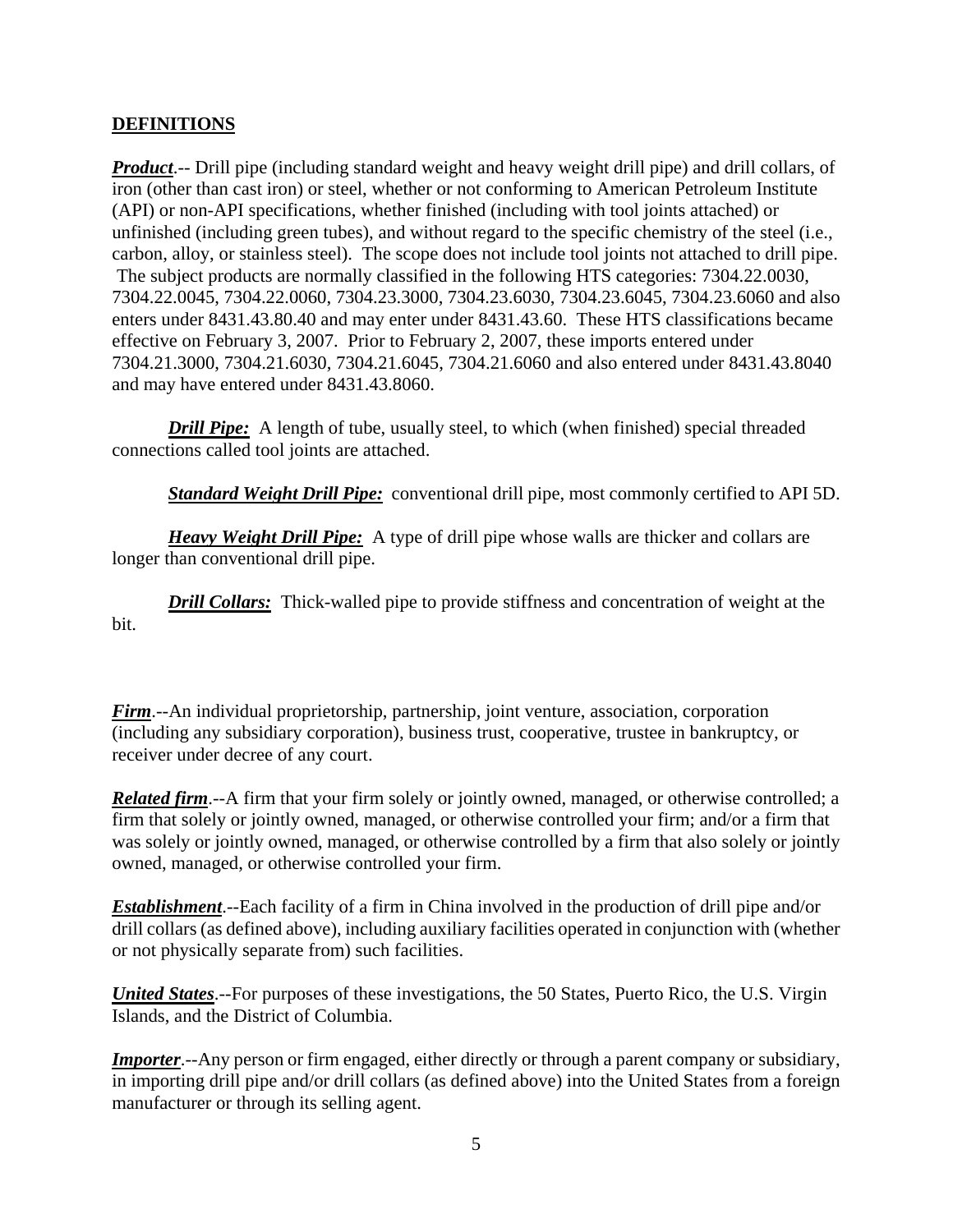*Average production capacity*.--The level of production that your establishment(s) could reasonably have expected to attain during the specified periods. Assume normal operating conditions (i.e., using equipment and machinery in place and ready to operate; normal operating levels (hours per week/weeks per year) and time for downtime, maintenance, repair, and cleanup; and a typical or representative product mix).

**Production**.--All production in your establishment(s) of drill pipe and/or drill collars, including production consumed internally within your firm.